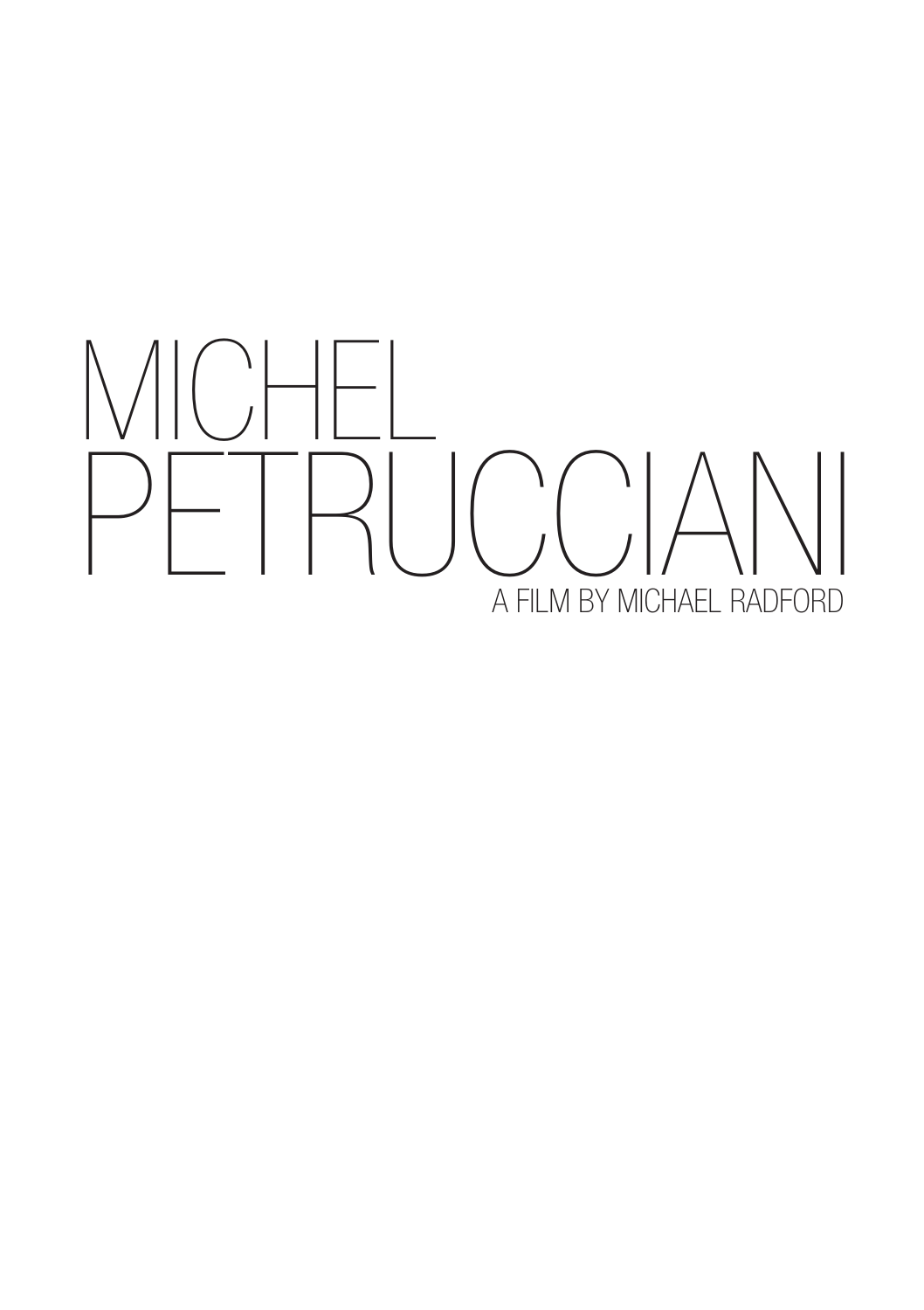People don't understand that to be a human being it isn't necessary to be six feet tall. What counts is what you have in your head and in your body. And particularly what you have in your soul.

, Michel Petrucciani

## **SYNOPSIS**

Michel Petrucciani was a startling and original man, both by the nature of his physical condition and of his outstanding musical talent. This is the story of how he achieved fame and fortune through his indomitable will and force of personality. If the definition of true greatness is the realization of something that seems beyond human aspiration, then Michel Petrucciani had greatness in spades. Born with glass bone disease, and standing three feet tall as an adult, Michel Petrucciani overcame extraordinary obstacles to become an internationally acclaimed jazz artist. Giving his first professional concert at the age of 13, he rapidly ascended to the heights, playing alongside some of the world's finest jazzmen. During his lifetime Michel Petrucciani sold over 1.5 million albums worldwide and gave hundreds of concerts, appearing in major cities across the globe.

Through a wealth of interviews and riveting archival material MICHEL PETRUCCIANI tells the remarkable story of a man driven by an insatiable and all-consuming hunger for life and all it has to offer - travel, women, art - a supremely talented force of nature who defeated devastating handicaps to become a true musical giant.

### WHO IS MICHEL PETRUCCIANI? By Alexandre Petrucciani

To me, he is Dad, my hero, my model, my pride and my courage, but to others? Perhaps hope, a feeling, a shared emotion, or what we call "genius". I was too young at the time to understand who he really was. I wondered why he played by himself in front of thousands of people and why we all had to sit in our chairs for two hours. I was used to seeing him behind his piano. All I had to do was to play on the sitting room floor, the room where he composed, to hear a recital. Today I understand how lucky I was to have had such a talented father. His music isn't confined to jazz. It's completely open music, open to everything and to everyone. To appreciate a certain style of music you have to understand it - the phrases, the rhythm, the melody. In jazz this principle is even more vital given the coded architecture of call and response between the musicians. In my father's playing this complexity vanishes. We're no longer listening to jazz but to a total music. We don't feel the years of sheer hard work it took to get there, everything seems fluid and simple. However my father didn't consider himself an accomplished player. He was never satisfied even though some considered he had reached a level practically impossible to achieve, like a distant lighthouse. He never believed he had reached the harbour. To me this was his greatest talent: always trying to go further, to get better, always working to get closer to a goal situated in the infinite.

When I'm asked to talk about my father today, I still see him through a child's eyes. He was joyful, very calm and always smiling. Life hadn't dealt him the best cards with which to blossom. But thanks to his courage and his optimism, he never gave up, he managed to take from life the good humour and lilting joy we hear in most of his compositions. Music is a language, an infinity of words and nuances that allows us to share, to let the world know what is alive in our spirit and our heart. It allows us to get to know a person better because it is the expression of feelings, internal desires. When I listen to my father today I feel his happiness but also a past both melancholy and filled with hope, a battle between joy and sadness, a battle we all share. I think the message my father wanted to transmit is one of courage and hope. Everything is possible if you give yourself the means, and human beings have no limit. No matter if we are born tall, short, handsome or ugly, anything we want can be acquired through will and work; Michel is the perfect example. If it was up to me, this is the lesson I would like audiences to remember him by, more so even than the beauty and the intensity of his music. But for anybody else than me, who was Michel Petrucciani?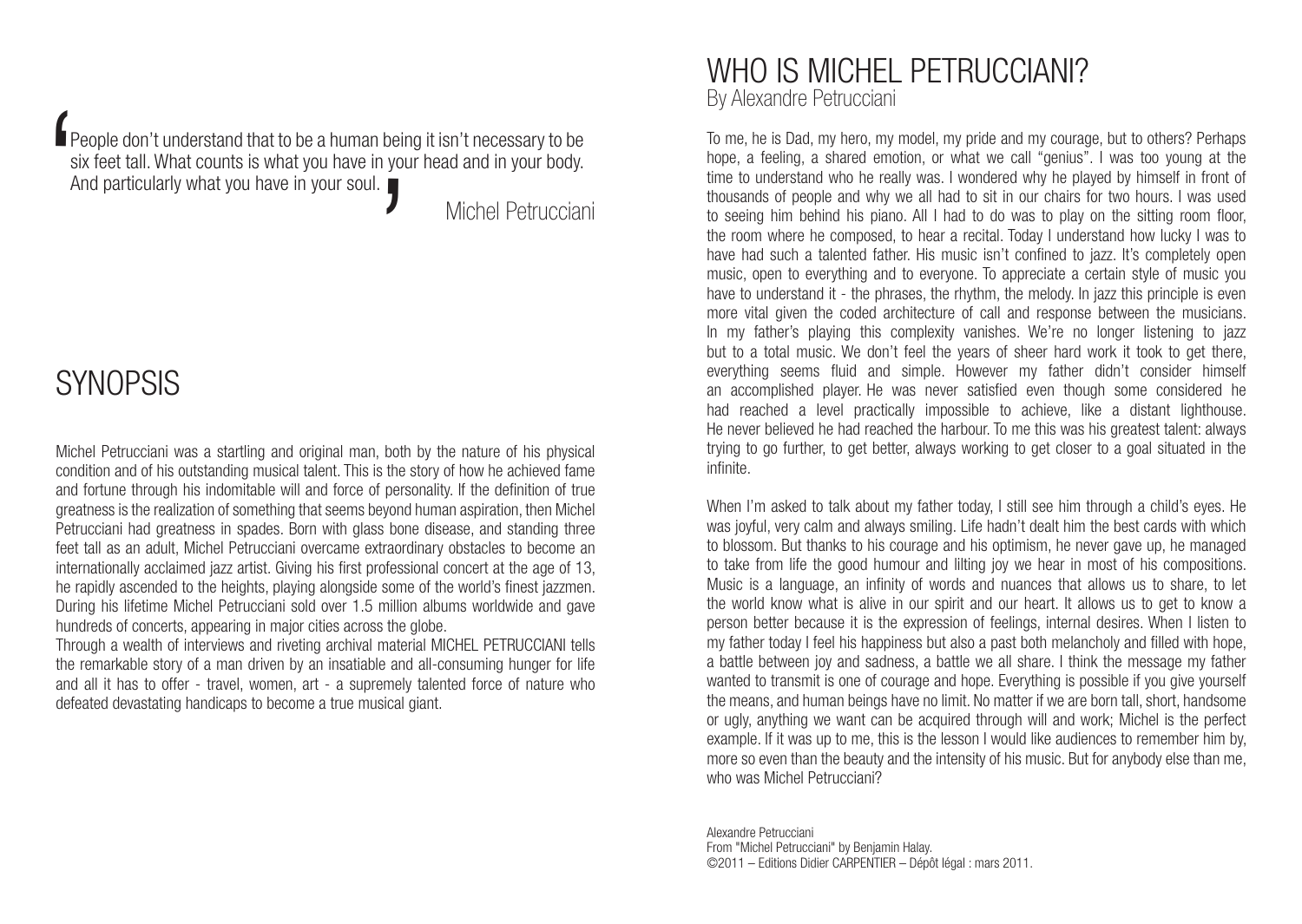### **BIOGRAPHY**

### Michel Petrucciani

Michel Petrucciani was born in Orange, in the South of France, on December 28th 1962 into a family of semi-professional musicians obsessed by the classics of modern jazz. He grew up bathed in the music of Wes Montgomery, Miles Davis, Django Reinhardt, Art Tatum... and by the age of three he could sing most of their tunes. Fate had dealt him an extraordinary hand. He was born with osteogenesis imperfecta, or glass bone disease, a crippling genetic disorder, which meant that his bones fractured at the slightest pressure (he was born with every bone in his body broken). He never grew beyond 3 feet tall and was subject to terrible pain all his life. As if to compensate for this curse, he was given two gifts: an extraordinary and rare genius for music and a charismatic personality that charmed everyone and had women falling in love with him all his life. Petrucciani's disability never stopped him from anything and although he knew that he would probably not live much beyond forty, he was determined to cram in as much as possible. He had no time for anyone who complained. "What are you complaining about?" he would say. "Look at me! I'm okay! I'm having fun!" And he did. At the age of four he saw Duke Ellington on TV and immediately demanded a piano. His parents bought him a toy which he proceeded to demolish with a hammer, leaving them in no doubt that he wanted a real one. By the age of seven it was clear that he was a prodigy. He was schooled in classical music, but like the rest of his family, his first love was jazz and by the age of thirteen he was a formidable improviser. His first break came at a local jazz festival where it was arranged that he play with the American trumpeter Clark Terry, who took one look at him and refused to believe that this strange little creature could play the blues. Then Michel played a couple of licks for him and Terry was thunderstruck. As someone said later: "At thirteen he sounded like a world-weary black man lost in a piano bar somewhere in Mexico…" Three years later, he met the drummer Aldo Romano and they immediately became very close. At this time Petrucciani could not walk, so Aldo carried him everywhere. He eventually took him to Paris to see Jean-Jacques Pussiau, the owner of Owl Records. Between 1981 and 1985 Michel Petrucciani recorded five albums, including the classic "Toot Sweet" with saxophonist Lee Konitz. Up until then he had been performing in local jazz festivals around the south of France, but in 1981 he played at the Theatre de la Ville at the Paris Jazz Festival and instantly caused a sensation. A new star was born. But France was not enough for him. He dreamt of going to America. As soon as he was 18 he flew to the West Coast and Big Sur where a friend of his, an American hippie drummer named Tox Drohar, was working on the property of Charles Lloyd. He persuaded another friend to carry him (Petrucciani did not actually learn to walk with crutches until he was twenty-five, and loved being carried about, especially by women). Charles Lloyd, the legendary West Coast sax player who had discovered Keith Jarrett, had given up jazz to study mysticism. But he had been reading

about a Hindu saint with a broken body who had crossed the ocean to perform miracles, and when he heard Michel play he picked up his horn for the first time in fifteen years and the two of them started on the road together. This was Michel's introduction to the real world of jazz and he and Lloyd were soon touring the world to rapturous response. After five years in Big Sur however, Michel hankered to go to New York. It was the eighties, and New York was 'Jazz Heaven'. There he could play at the Village Vanguard, at Bradley's, and jam with the greats. He signed to Blue Note Records, the first non-American ever to do so, and recorded and played with a host of legendary jazz musicians - Roy Haynes, Jim Hall, John Abercrombie, Wayne Shorter, Joe Henderson, Joe Lovano and Dizzy Gillespie. Finally tiring of the excesses of his life in New York, which was doing his health no good at all, he returned to France, found love and fathered a son. When he discovered that his son had inherited his condition he was both devastated and fatalistic. "To refuse to accept this would be like refusing myself. Why should I do that?" His return to France coincided with the greatest musical period of his life. Not only did he sign with Dreyfus Records, who were determined to make him an international star, but his music reached stratospheric new heights. He was soon not only recording discs that sold in their hundreds of thousands (notably with Stéphane Grappelli, Eddy Louiss and his trio with Steve Gadd and Anthony Jackson) but also playing to audiences of tens of thousands, all over Europe. His disease, however was taking its toll - as was his love of fast living. When told to take it easy, his response was: "Hey, I've outlived Charlie Parker, and that's not bad." It wasn't to be by much. Exhausted by his punishing schedule (220 concerts in 1998) and by his failing health, he caught pneumonia in winter 1998 in New York, and died on January 6th the following year. He was 36 years old. His funeral in Paris was attended by tens of thousands of mourners. He is buried in Père Lachaise Cemetery, next to the grave of Frédéric Chopin: such is the respect in which this extraordinary man was held. It is in the words of Wayne Shorter that Michel Petrucciani's legacy and genius are best expressed: "There's a lot of people walking around, full-grown and so-called normal - they have everything that they were born with at the right length, arm length, and stuff like that. They're symmetrical in every way but they live their lives like they are armless, legless, brainless, and they live their lives with blame. I never heard Michel complain about anything. Michel didn't look in the mirror and complain about what he saw. Michel was a great musician - a great musician - and great, ultimately, because he was a great human being, and he was a great human being because he had the ability to feel and give to others of that feeling, and he gave to others through his music. Anything else you can say about him is a formality. It's a technicality and it doesn't mean anything to me." Michel Petrucciani's life demonstrates to all of us that nothing can stop a person from fulfilling his life. And he did it with humour and fun and great, great music.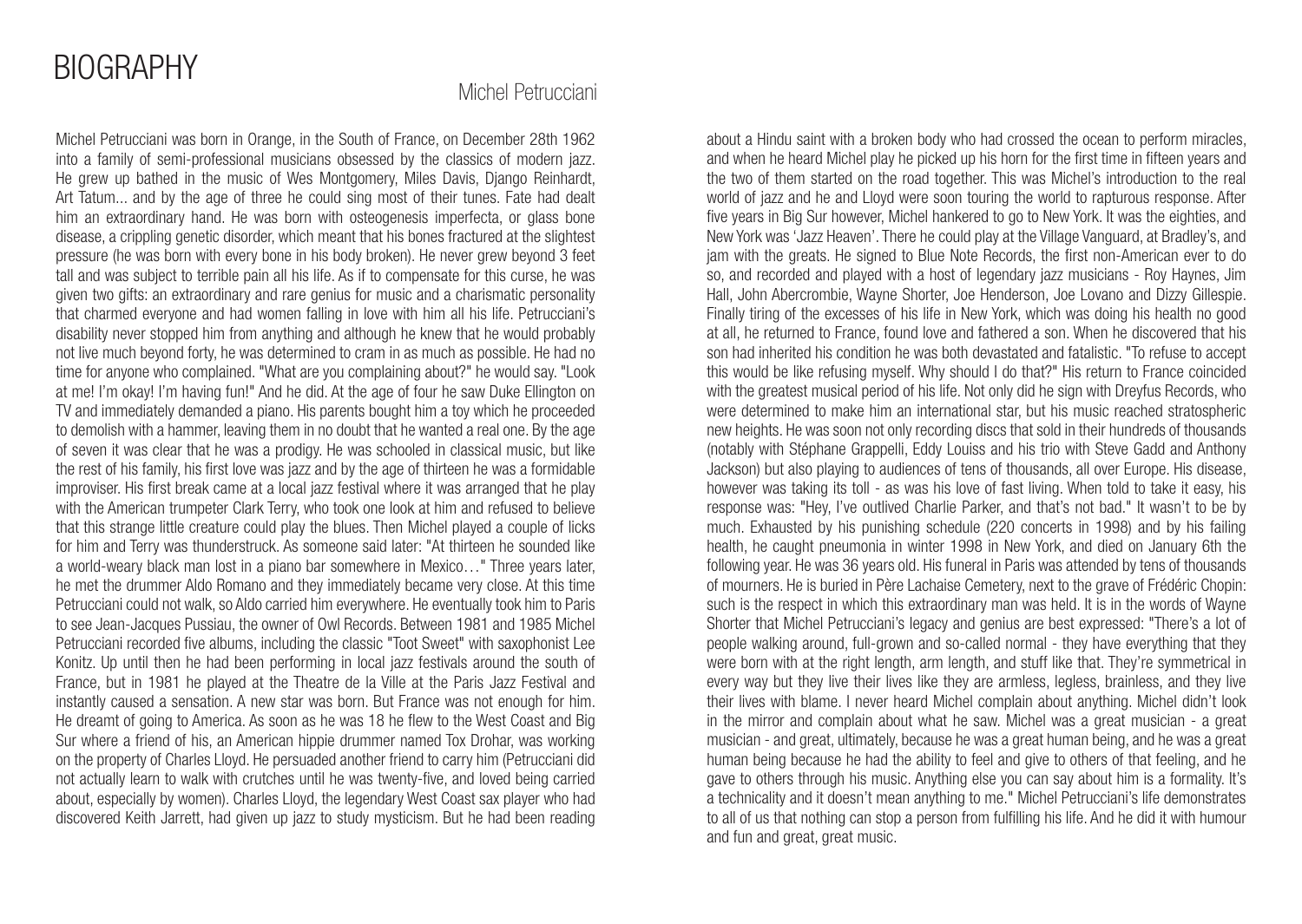# interview with Michael Radford

### How did you come up with the idea of making a documentary about Michel Petrucciani?

I didn't. I was approached about four years ago by Bruce Marks and then by Les Films d'ici in the person of Serge Lalou who thought of me for a documentary about Michel Petrucciani. Although I never met him in person and I'd never heard of him before, when I started to do my research into him, I found him quite remarkable. Not just because he was 3 feet tall and talented, although that is I think very interesting for people, but because in a very exaggerated way he represents the human struggle: to make the absolute best of what you have been given, without regret, without remorse. And to live your life to the full.

### WHAT KIND OF RESEARCH DID YOU DO?

I did a lot of research because I am not interested in information. I am interested in humanity. It was difficult to find material that was natural rather than informational. So I did an enormous amount of research. I asked everybody who was in the film if they had any archive footage, home movies or anything. The footage, largely speaking, came from them. I also researched on the internet. The process continued all through the shooting and editing period – that's to say for about six or seven months.

### HOW DID YOU PICK THE INTERVIEWEES WE SEE IN THE FILM?

As I've said, I'm interested in humanity. This is a film which is as much about the people interviewed as it is about Michel. I didn't have the opportunity to film him while he was alive, otherwise it would have been a completely different film.

There were many people who didn't want to talk about him, or couldn't for one reason or another. But it's not important. I have thirty-five people in the film willing to express themselves. I don't name them, because in the end it's irrelevant.

#### YOU'RE NEVER JUDGMENTAL, BUT SYMPATHETIC WITHOUT CONCEALING Petrucciani's darker sides. What was your perspective on the MATFRIAI?

Michel was born with a huge handicap, but he was also born with two wonderful talents: for music and for life. I had no real perspective on the material when I started. I didn't want to have any preconceptions. In a person's failings you find his real human qualities. And Michel had failings for sure.

### At the very beginning, Petrucciani's closest relatives say that they "never noticed Michel's handicap." This seems to set the tone of the film, doesn't it?

I never knew him, but everyone said he cast a spell over them. He cast a spell over me too, although I am sure it would have been much stronger in real life.

#### Another key statement of Michel's seems to be "I don't want to waste any time" as if he were constantly aware that he had to live his life to the full – more so than anybody else. How much did this inform the film?

It's right at the centre. It accounts for the speed of the editing as well. I believe that everyone has an internal clock which subconsciously tells them how long they will live, and regulates their energy accordingly.

### WHAT IS MOST STRIKING ABOUT HIM IS HIS LUST FOR LIFE AND HIS infectious enthusiasm. Is this what guided you?

What guided me was keeping an open mind. If he had lived by himself in Montelimar all his life he would have been just as interesting, but in a different way. But it certainly took the film in a direction which is very inspiring for people when they look at themselves.

#### Petrucciani seems like a vibrant, radiating personality and there's a strong sense of camaraderie and appreciation on the part of people who got to know him. Did you feel it when interviewing those who were around him?

I think it's basically true. There were people who didn't like him, of course, but I don't think he had many enemies. He fell out with people badly (I show this in the film) but they still loved him. Often they felt they owned him and then when they met someone else who felt the same thing they didn't like it.

### Petrucciani had to fight constantly against his disease: do you think his message was that you can sometimes overcome fate?

Yes. Although people do not have the same talents, they can make life work for them. Those who are handicapped are inspired by someone like this, and those who are not are forced to ask themselves: "What am I complaining about?"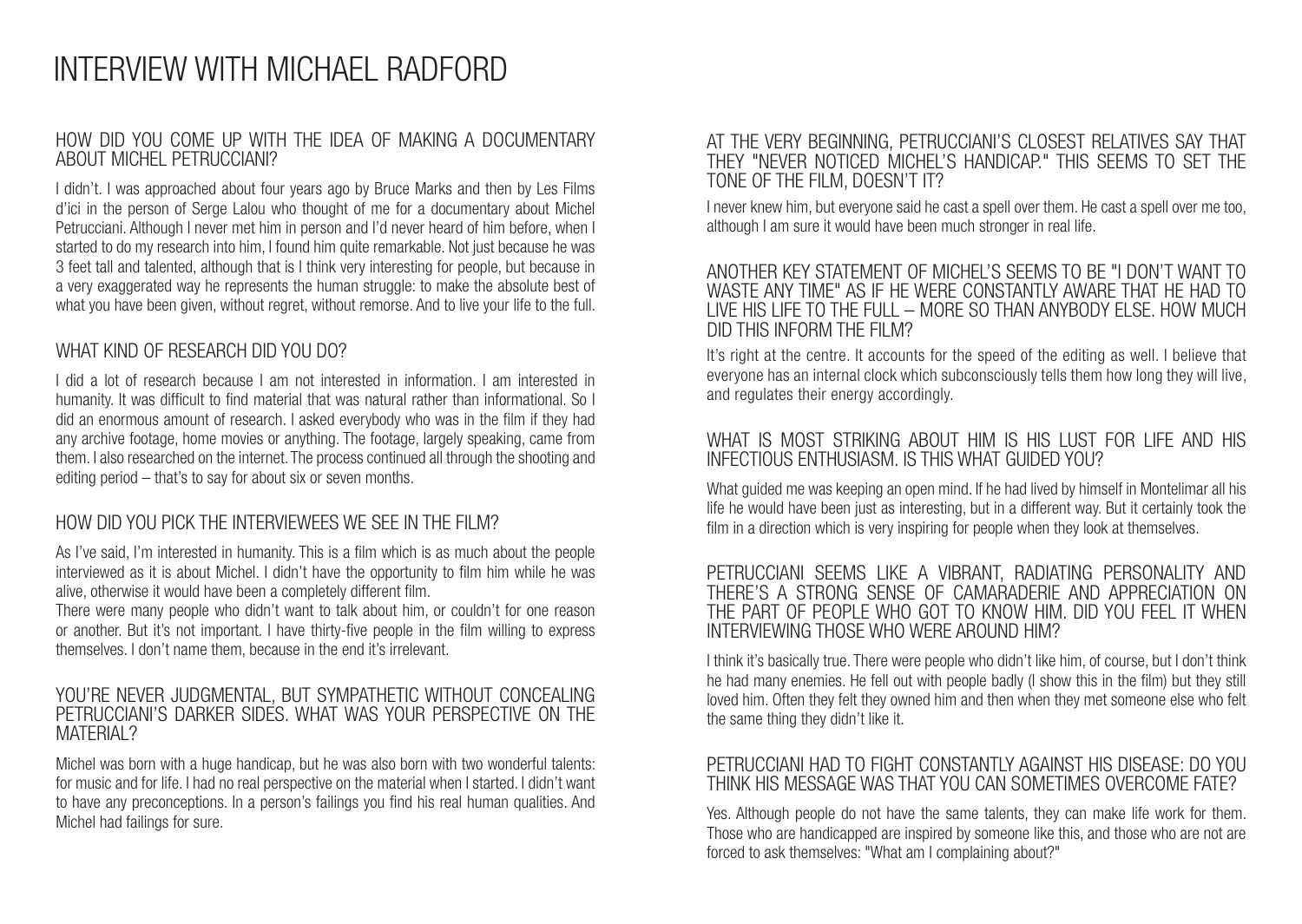### How did you want to approach his particular relationship to women? How important were they in his life?

Very important. His dream was to be ordinary: and that, for a 'cacou' from the Midi, was not only to be with women, but consistently to betray them. I find that very human. But again it is important not to judge him, but to show him as he was, with affection.

#### When his son says: "Instead of being weird, I intend to become exceptional!" it's heartrending. How important was fatherhood to Petrucciani?

Again, the decision to have a son - and the way he was with him - are part of his life as a star as well as a person carrying a terrible disease. His dilemma was one we could all understand: you do not wish to deny the validity of your own existence, but at the same time you are taking a terrible chance. And then all of that is negated by the existence of the person himself. I like Alexandre a lot. I have a son who is 20 and they are very similar. Alex is more oppressed by his father than by his disease. He worships him, but he never saw him, or when he did it was all great fun and then he disappeared for a couple of years.

### How did you work on the editing?

It was a long process. I can only say I could not have done it without Yves Deschamps. In documentary the editor is far more important than in fiction, because there is no structural blueprint - the normal relationship between an editor and a filmmaker. From the footage and from what I said, Yves saw what I was trying to express. We also share the same sense of humour.

### HOW DID YOU WORK ON THE DIFFERENT MUSIC WE HEAR IN THE FILM?

By instinct, really. I chose what I thought would be appropriate to express the soul of the movie at any given moment.

# FILMOGRAPHY

### SELECTED FILMOGRAPHY AS DIRECTOR FEATLIRE FILMS

FLAWLESS, 2006

THE MERCHANT OF VENICE, 2004

DANCING AT THE BLUE IGUANA, 1999

B MONKEY, 1997

#### IL POSTINO, 1994

Five Academy Award® nominations 1995 (Best Picture, Best Director, Best Actor, Best Screenplay, Best Music) Academy Award® 1995 - Winner - Best Music BAFTA Awards 1995 - Winner - Best Director, Best Film in a Foreign Language, David Lean Award for Direction Nominated for Best Foreign Film César, 1996

WHITE MISCHIEF, 1987 BAFTA Awards, 1988 - Nominated Best Production Design and Best Costume Design

NINETEEN EIGHTY-FOUR, 1984

ANOTHER TIME ANOTHER PLACE, 1983 Directors' Fortnight, Cannes 1983 BAFTA Awards, 1983 - Most Outstanding Newcomer to Film

Michael Radford has also directed numerous acclaimed television documentaries for the BBC.

### Michael Radford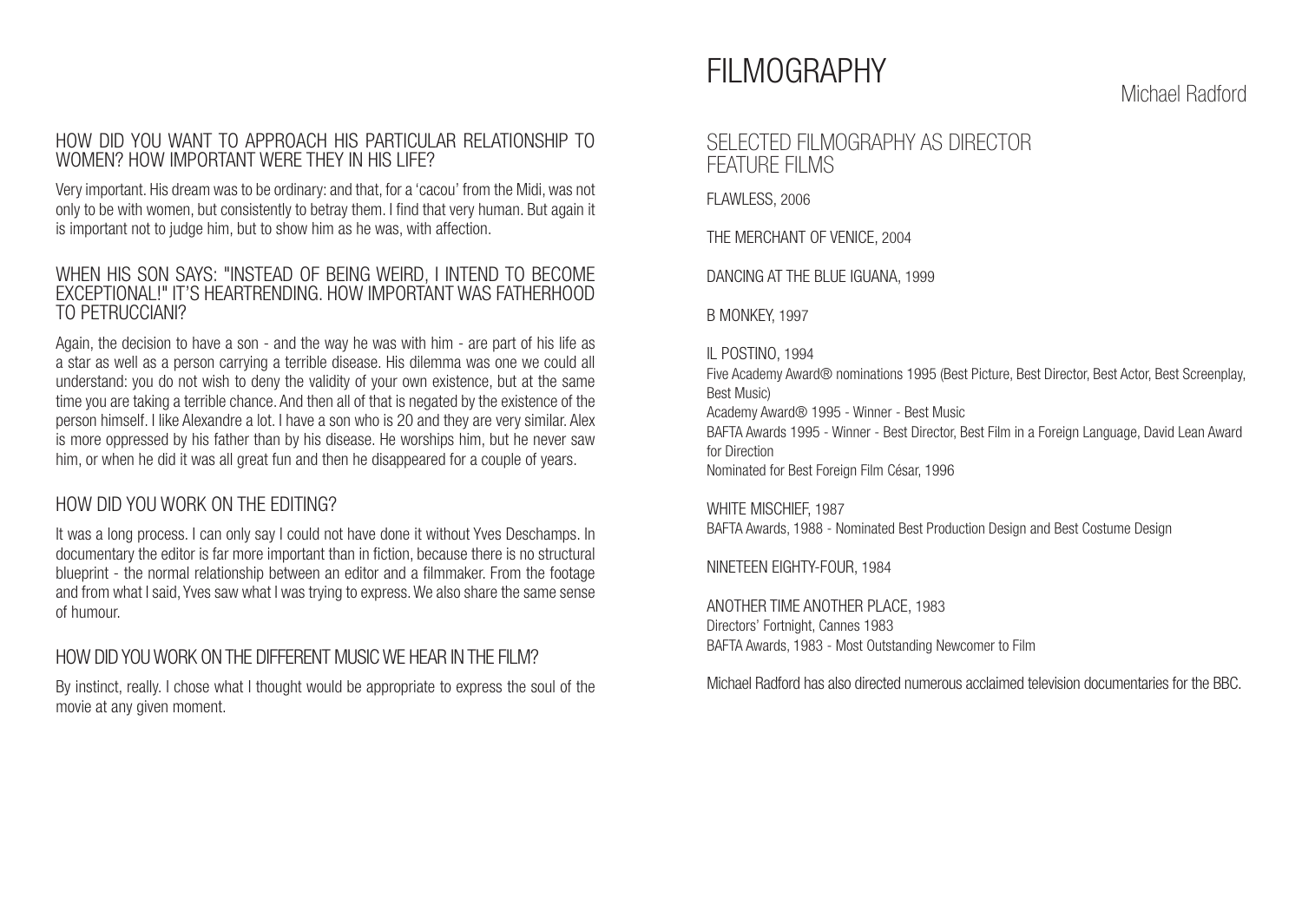# A NOTE ABOUT LES FILMS D'ICI

### LES FILMS D'ICI

Since 1984, Paris-based Les Films d'Ici has proved itself one of the world's leading producers of powerful, creative and radical feature films and documentaries-based cinema. The company's redoubtable 700-strong filmography includes such widely-feted, multi-awarded and internationally successful titles as Nicolas Philibert's "To Be and to Have" ("Etre et Avoir") and Ari Folman's "Waltz With Bashir".

### Looks Film Production

Created in 2004 by Gunnar Dedio and Martina Haubrich and based in Berlin, Looks Film's recent co-productions include "La vie sauvage des animaux domestiques" by Dominique Garing and "Comrade Couture". Looks Film is currently co-producing "Michael Kohlhaas", Arnaud des Pallières's next feature: adapted from Heinrich Von Kleist's novel and "Holding", a political thriller directed by Michael Dreher.

### Liaison Films LLC

Liaison Films LLC was created to produce films that narrow the gap between typically intimate European films and large commercial American films.

### Partner Media Investment

Partner Media Investment was created in 2006 by Lucia Lo Russo Hussong and Andrea Stucovitz. Over the past two years, PMI has produced three feature-length documentaries and is currently developing two feature fictions: one by Egidio Eronico, in co-production with Focus Film (Hungary) and "Marco & Polo", a comedy by Israeli author Ishai Ravid.

# **CREDITS**

| <b>SOUND EDITOR Lilio Rosato</b><br><b>SOUND MIXER</b> Roberto Moroni<br><b>PRODUCTION ADMINISTRATOR</b> Réjane Michel - Catherine Grel                                                                     | <b>DIRECTED BY</b> Michael Radford<br><b>EDITOR</b> Yves Deschamps<br><b>DP</b> Sophie Maintigneux<br><b>SOUND</b> Olivier Le Vacon<br><b>POST-PRODUCTION</b> Mathieu Cabanes - Franco Casellato     |
|-------------------------------------------------------------------------------------------------------------------------------------------------------------------------------------------------------------|------------------------------------------------------------------------------------------------------------------------------------------------------------------------------------------------------|
|                                                                                                                                                                                                             | <b>PRODUCED BY</b> Les Films d'Ici (Serge Lalou – Annick Colomès)<br>Liaison Films LLC (Bruce Marks)<br>Looks Films (Gunnar Dedio - Martina Haubrich)<br>Partner Media Investment (Andrea Stucovitz) |
| <b>IN COPRODUCTION WITH ARTE France Cinéma</b>                                                                                                                                                              | EDEN JOY MUSIC (Alexandre Petrucciani)<br>NOA NOA FILM GmbH (Roger Willemsen)                                                                                                                        |
| <b>WITH THE PARTICIPATION OF</b> Orange Cinéma Séries                                                                                                                                                       | <b>ARTE France</b><br>Ministry of Solidarity and Social Cohesion<br>Delegation for Information and Communication<br>(France)<br>MIBAC - Ministry of Cultural Heritage Italy<br>Department of Film    |
| <b>WITH THE SUPPORT OF Eurimages</b>                                                                                                                                                                        | Fonds d'Action Sacem<br>MEDIA, a programme of the European Union                                                                                                                                     |
| IN ASSOCIATION WITH Uni Etoile 8                                                                                                                                                                            | COFINOVA5 and SOFICAPITAL                                                                                                                                                                            |
| <b>WITH FUNDING FROM</b> Italian Tax Credit                                                                                                                                                                 | Medienboard Berlin-Brandenburg GmbH                                                                                                                                                                  |
| <b>GERMAN THEATER,</b>                                                                                                                                                                                      | <b>DVD AND VOD SALES</b> Polyband Medien GmbH                                                                                                                                                        |
| <b>GERMAN TELEVISION SALES LOOKS Distribution</b><br>DVD & VOD PUBLISHING FRANCE Editions Montparnasse<br><b>CINEMA DISTRIBUTION FRANCE HAPPINESS DISTRIBUTION</b><br><b>INTERNATIONAL SALES WILD BUNCH</b> |                                                                                                                                                                                                      |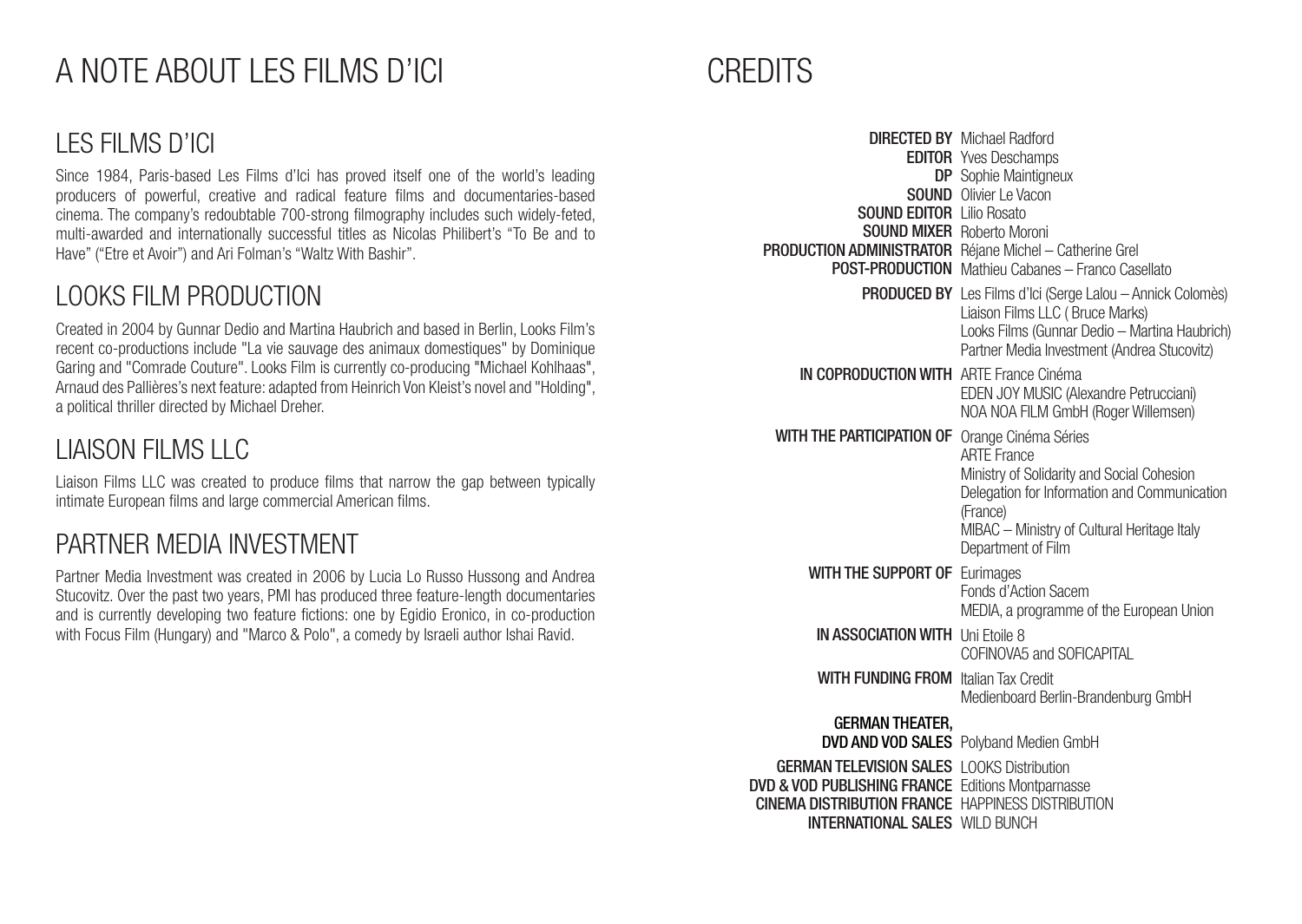# **FEATURING**

Alexandre Petrucciani Eugenia Morrison David Himmelstein Dr Georges Finidori Mme Clauzel Philippe Petrucciani Tox Drohar George Wein Pierre-Henri Ardonceau Alain Brunet Jacques Bonnardel Tony Petrucciani Lionel Belmondo Pascal Bertonneau Frank Cassenti Aldo Romano Pascal Anquetil Jean-Jacques Pussiau Dorothy Darr Roger Willemsen Barry Altschul Erlinda Montano-Hiscock John and Lisa Abercrombie Lee Konitz Mary Ann Topper Eliot Zigmund Bernard Benguigui Andy McKee Victor Jones Serge Glissant Marie Laure Roperch Hélène and Francis Dreyfus Bernard Ivain Ron McClure Geneviève Peyrègne François Zalacain Joe Lovano Judi Silvano

# A SELECTED DISCOGRAPHY

### Michel Petrucciani

### OWL RECORDS period (1980-1985)

FLASH (1980) with Mike Zwerin, Louis Petrucciani and Aldo Romano Michel Petrucciani (1981) Estate (1982) TOOT SWEET (1982) with Lee Konitz Oracle's Destiny (1982) 100 HEARTS (1983) (The George Wein Collection. Concord Jazz Inc.) 1st recording for US label NOTE'N NOTES (solo) (1984) COLD BLUES (1985) with Ron McClure LIVE AT THE VILLAGE VANGUARD (1984) with Palle Danielsson and Eliot Zigmund

#### blue note period (1986-1994)

PIANISM (1986) with Palle Danielsson and Eliot Zigmund POWER OF THREE (1986) with Jim Hall and Wayne Shorter MICHEL PLAYS PETRUCCIANI (1987) with Gary Peacock, Roy Haynes and John Abercrombie MUSIC (1989) with Joe Lovano, Andy McKee and Victor Jones PLAYGROUND (1991) with Aldo Romano LIVE (1994, recorded in 1991) PROMENADE WITH DUKE (solo) (1993)

#### DREYFUS JAZZ period (1994 - 1999)

MARVELLOUS (1994) with Dave Holland Flamingo (1995, released 1996) with Stéphane Grappelli BOTH WORLDS (1997) with Steve Gadd and Antony Jackson Conversation with Michel (2000) recorded between 1988 and 1989) with Bob Malachi PRESS CONFERENCE (1994) with Eddy Louiss PRESS CONFERENCE VOL. 2 (1995, recorded 1994) with Eddy Louiss Au théâtre des Champs-Elysées (1995, recorded 1994) SOLO LIVE (1998, recorded in 1997) Live Concerts (1999, recorded 1993-1994)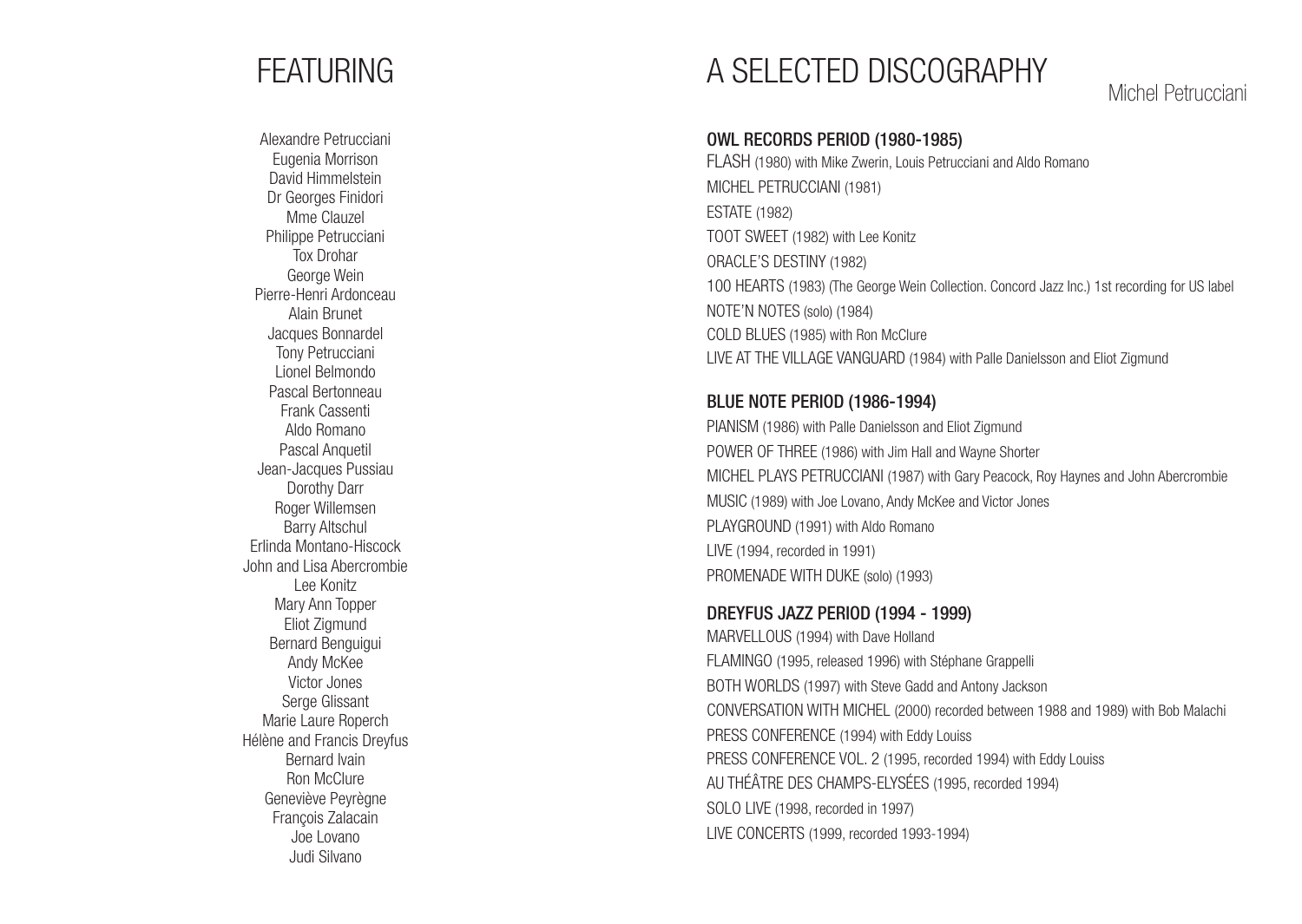TRIO IN TOKYO (1999, recorded 1997) with Steve Gadd and Antony Jackson CONVERSATION (2001, recorded 1992) with Tony Petrucciani DREYFUS NIGHT (2003, recorded 1994) Piano solo - The Complete Live in Germany (2007, recorded 1997)